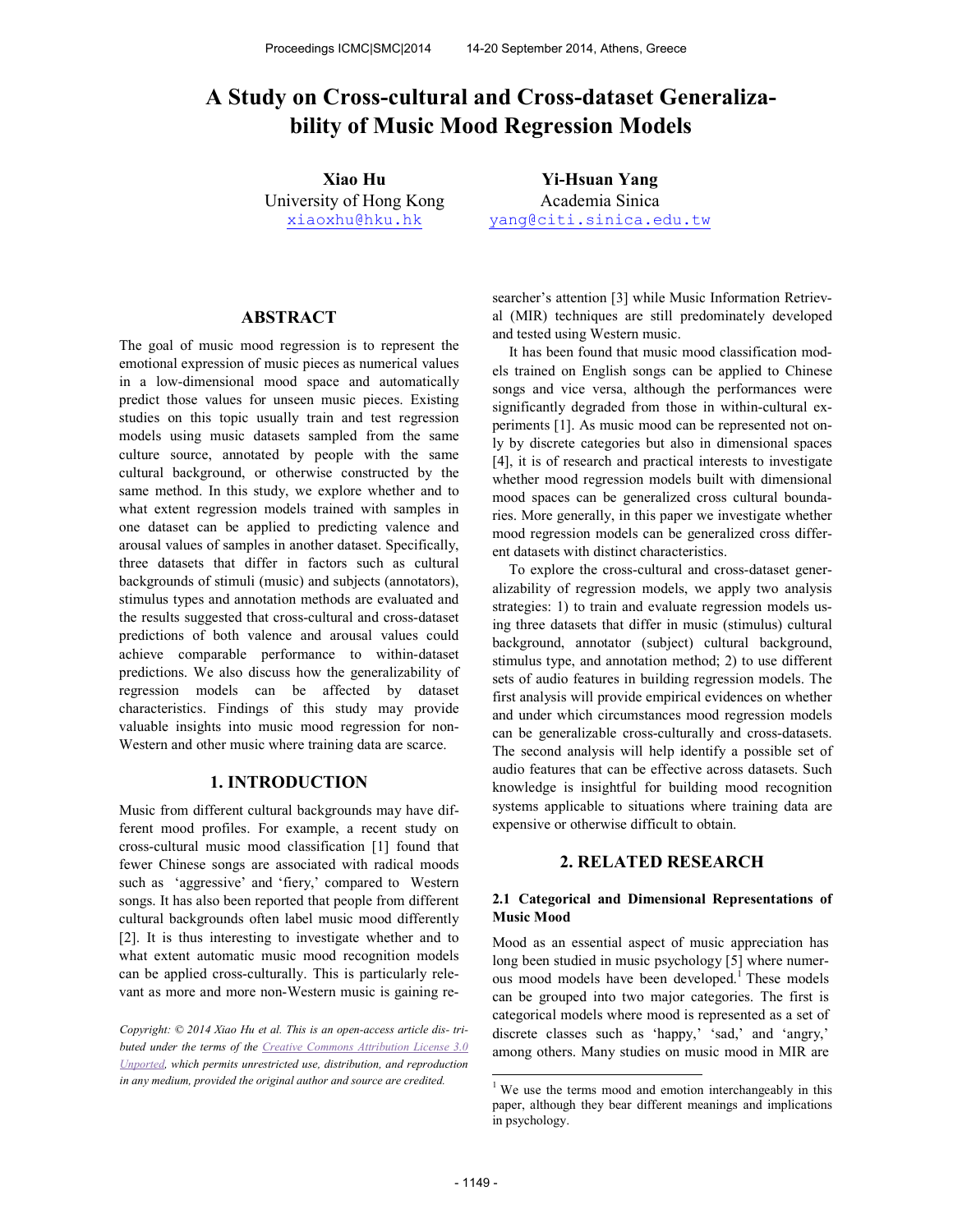based on the categorical model where one or more mood class labels are assigned to each music piece [1, 6, 7].

The second is dimensional models where mood is represented as continuous values in a low-dimensional space. Each dimension is a psychological factor of moods. Models may vary in the dimensions considered but most of them include dimensions of *arousal* (i.e., level of energy), *valence* (i.e., level of pleasure) [8], and sometimes *dominance* (i.e., level of control). Dimensional models are also very popular in MIR where regression models are built to predict numerical values in the dimensions for each music piece [4, 7, 9-13].

Both categorical and dimensional models have their own advantages and disadvantages. The semantics of mood class labels in categorical models is the most natural for human users while dimensional models can represent the degree of mood (e.g., a little vs. very much pleased), for example. Therefore, to obtain a more complete picture of music mood, it is better to consider both types of representations [7].

#### **2.2 Cross-cultural Music Mood Classification**

In recent years cross-cultural issues have garnered much attention in the music computing research community (e.g., [1, 3]). In particular, as most existing research has been focused on Western music, researchers are interested in finding out whether and to what extent conclusions drawn on Western music can be applied to non-Western music. In music mood classification, a recent study [1] compared mood categories and mood classification models on English Pop songs and Chinese Pop songs. Classification models were trained with songs in one culture and tested with those in the other culture. The result showed that although within-cultural (and thus withindataset) classification outperformed cross-cultural (and thus cross-dataset) classification, the accuracy levels of cross-cultural classification were still acceptable.

Motivated by [1], this study is to investigate whether cross-cultural generalizability holds when music mood is represented in a dimensional space. Moreover, the present study goes even one step further to examine cross-dataset applicability which is more general and covers more factors in addition to cultural background.

#### **2.3 Cross-genre Mood Regression in Western Music**

When music mood is represented in dimensional spaces, the technique used to predict a numerical value in each dimension is regression [7]. To our best knowledge, there have been very few studies on cross-cultural or cross-dataset music mood regression, and most of them have been on Western music. In [14], Eerola explored cross-genre generalizability of mood regression models and concluded that arousal was moderately generalizable across genres but valence was not. Although Eerola exhaustively evaluated nine datasets of music in different

genres, all the datasets were composed of Western music [14]. In contrast, our study focuses on the generalizability across different cultures with culture being defined with regard to music (stimuli) and annotators (subjects), and across datasets with different characteristics.

# **3. THE DATASETS**

Three datasets are adopted in this study. All of them were annotated in the valence and arousal dimensions. Each song clip in these datasets was associated with a pair of valence and arousal values that represent the overall emotional expression of the clip, rather than a time-series trajectory that depicts mood variation as time unfolds [6, 7]. In other words, the mood of a clip is assumed to be not time-varying, and the investigation of time-varying moods is left as a future work. In what follows, we provide detailed descriptions of the datasets and compare them from several factors that may affect model generalizability.

# **3.1 The CH496 Dataset**

This Chinese music dataset contains 496 Pop song clips sampled from albums released in Taiwan, Hong Kong and Mainland China. Each of the clips was 30-second long and was algorithmically extracted such that the chosen segment was of the strongest emotion as recognized by the algorithm [1]. The clips were then annotated by three experts who were postgraduate students in Music major and were born and raised up in Mainland China. The annotation interface contained two separate questions on valence and arousal and was written in Chinese to minimize possible language barriers in terminology and instructions. For each clip, the experts were asked to give two real values between [−10, 10] for valence and arousal. To ensure reliability across annotators, the three experts had a joint training session with an author of the paper where example songs with contrasting valence and arousal values were played and discussed till a level of consensus was reached.

Pearson's correlation, a standard measure of inter-rater reliability for numerical ratings [15], was calculated between each pair of annotators. The average Pearson's correlation across all pairs of annotators was 0.71 for arousal and 0.50 for valence. The former is generally acceptable and regarded as high agreement level [15]. While the agreement level on valence can only be regarded as moderate at best, it is comparable to other studies in the literature where the subjectivity of music valence has been well acknowledged (e.g., [7, 11-13]). Therefore, the average values across the three annotators were used as the groundtruth. As the annotators were experts who have been trained for the task and come from the same cultural background, this dataset is deemed as highly suitable for the task in question.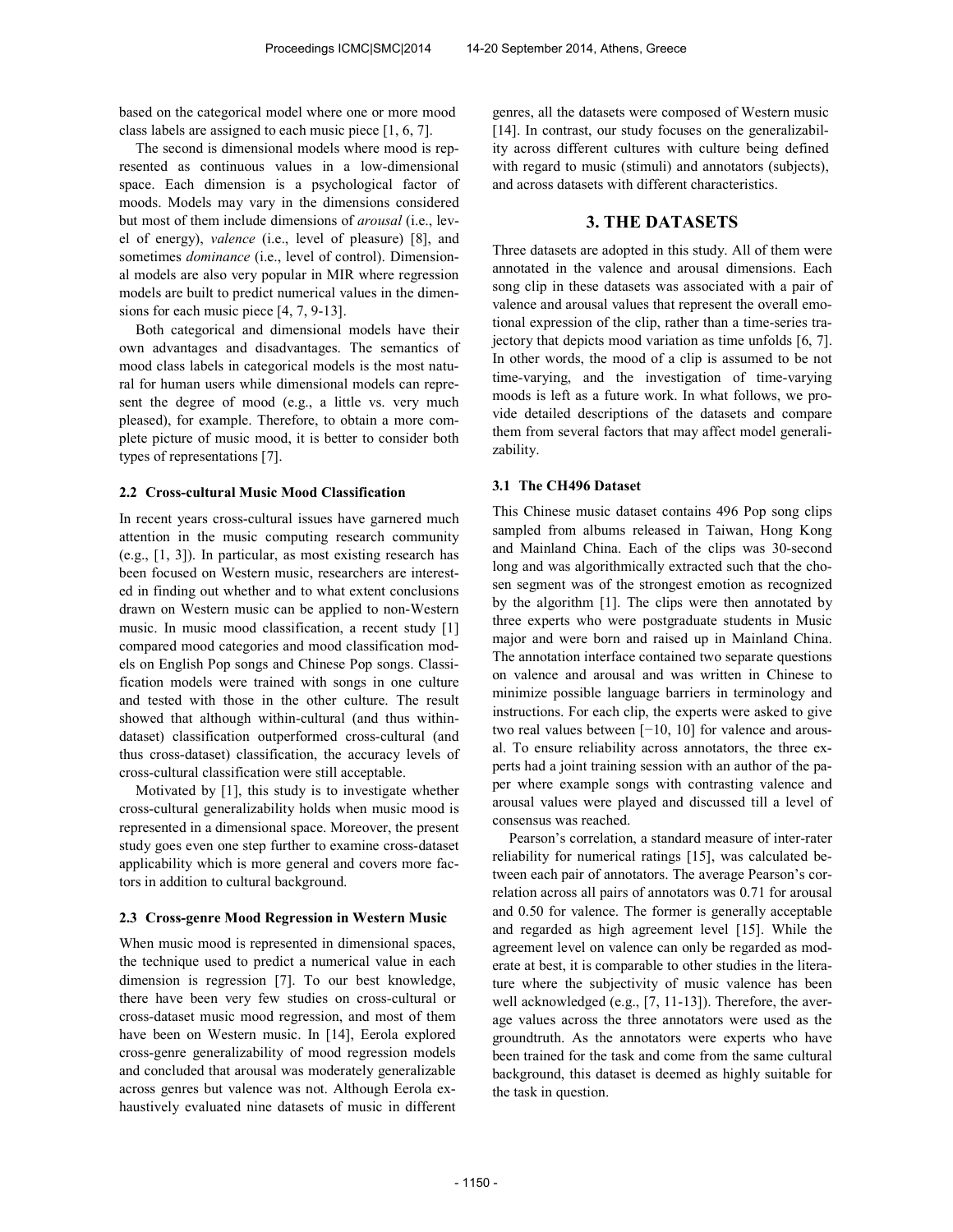#### **3.2 The MER60 Dataset**

This English music dataset was developed by Yang and Chen [13]. It consists of 60 pieces of 30-second clips manually selected from the chorus parts of English Pop songs. Each clip was annotated by 40 non-experts recruited from university students who were born and raised up in Taiwan and thus had a Chinese cultural background. The subjects were asked to give real values ranging between [–5, 5] to the valence and arousal dimensions at the same time. The values were entered by clicking on an emotion space displayed on a computer screen. With this interactive interface, a subject was able to compare the annotations of different clips she or he just listened to and possibly refined the annotations. The groundtruth values were the average across all subjects after outliers were removed. With an advanced annotation interface and a large number of subjects from the same cultural background, this dataset is deemed as of high fitness to the task as well.

#### **3.3 The DEAP120 Dataset**

The DEAP dataset [16] contains 120 pieces of oneminute music video clips collected from YouTube (http:// www.youtube.com). The music video featured songs of European and North American artists and thus was of Western cultural background. Each clip was annotated by 14–16 European student volunteers whose cultural background could be identified as Western. The subjects were asked to annotate valence, activation (equivalent to arousal), and dominance separately on a discrete 9-point scale for each video clip using an online self-assessment tool. The annotated values on each clip were then aggregated and normalized using z-score  $(\mu/\sigma)$ .

It is noteworthy that the original stimuli of this dataset were music video and thus the annotations were applied to both the audio and the moving image components. To be able to perform cross-dataset evaluation in this study, we only extracted features from the audio component. Therefore, some important cues might be lost. In addition, the discrete annotation values may not be as accurate as real values in the other two datasets, and thus this dataset is regarded as medium level suitability to the task of this study.

We also note that the emotional expression of music can be further divided into emotions that are considered being expressed in the music piece (i.e. *intended* emotion) or emotions that are felt in response to the music piece (i.e. *felt* emotion). The first two datasets considered in this study were labeled with intended emotion [1, 13], whereas the last one was labeled with felt emotion [16]. Therefore, this is another important difference among the three datasets.

## **3.4 Qualitative Comparison of the Three Datasets**

Table 1 summarizes the characteristics of the three datasets from the perspectives of stimuli, subjects, and annotation methods. Any pair of the datasets is crosscultural in terms of stimuli, subjects, or both. Some combinations of the datasets are also cross stimulus type and annotation methods. Therefore, experiments on these datasets would shed light on the effect of these different factors on the generalizability of mood regression models.

|            |                        | <b>CH496</b>                             | <b>MER60</b> [13]              | <b>DEAP120</b> [16]                      |  |
|------------|------------------------|------------------------------------------|--------------------------------|------------------------------------------|--|
|            | Type                   | Music                                    | Music                          | Music video                              |  |
|            | Size                   | 496                                      | 60                             | 120                                      |  |
|            | Culture                | Chinese                                  | Western                        | Western                                  |  |
| Stimuli    | Length                 | 30 seconds                               | 30 seconds                     | 1 minute                                 |  |
|            | Segment<br>selection   | With strongest<br>emotion;<br>automatic  | Chorus:<br>manual<br>selection | With strongest<br>emotion;<br>automatic  |  |
|            | Type                   | Experts                                  | Volunteers                     | Volunteers                               |  |
| Subjects   | Culture                | Chinese                                  | Chinese                        | Western                                  |  |
|            | Number                 | 3 per clip                               | 40 per clip                    | $14-16$ per clip                         |  |
|            | Scale                  | Continuous                               | Continuous                     | Discrete                                 |  |
|            | Dimensions             | V. A.                                    | V. A.                          | V. A. D.                                 |  |
| Annotation | Interface              | Annotate di-<br>mensions sepa-<br>rately | 2-D interac-<br>tive interface | Annotate di-<br>mensions sepa-<br>rately |  |
|            | Emotion                | Intended                                 | Intended                       | Felt                                     |  |
|            | Fitness to<br>the task | High                                     | High                           | Medium                                   |  |

**Table 1**. Characteristics of the three datasets. Acronyms: V.: valence, A.: arousal, D.: dominance.

Table 2 presents the numbers of music clips in each quadrant of the 2-dimensional space across datasets. A chi-square independence test [17] on the three distributions indicates the distribution is dataset-dependent ( $\chi^2$  = 30.70, d.f.  $= 6$ , *p*-value  $< 0.001$ ). In other words, the distributions of music clips in the four quadrants of the valence-arousal space are significantly different across the datasets. Pair-wised chi-square independence tests show that the distributions of CH496 and MER60 are not significantly different ( $\chi^2 = 2.10$ , d.f. = 3, *p*-value = 0.55), neither are MER60 and DEAP120 ( $\chi^2 = 4.37$ , d.f. = 3, *p*value  $= 0.22$ ). However, DEAP120 is significantly different from CH496 ( $\chi^2$  = 30.43, d.f. = 3, *p*-value < 0.001). The test results are very interesting in that the MER60 dataset seems to be in between of the other two datasets whose sample distributions are very different from each other. When looking at the dataset characteristics (Table 1), MER60 indeed situates in the middle: it shares the same music cultural background with DEAP120 and the same annotator cultural background with CH496.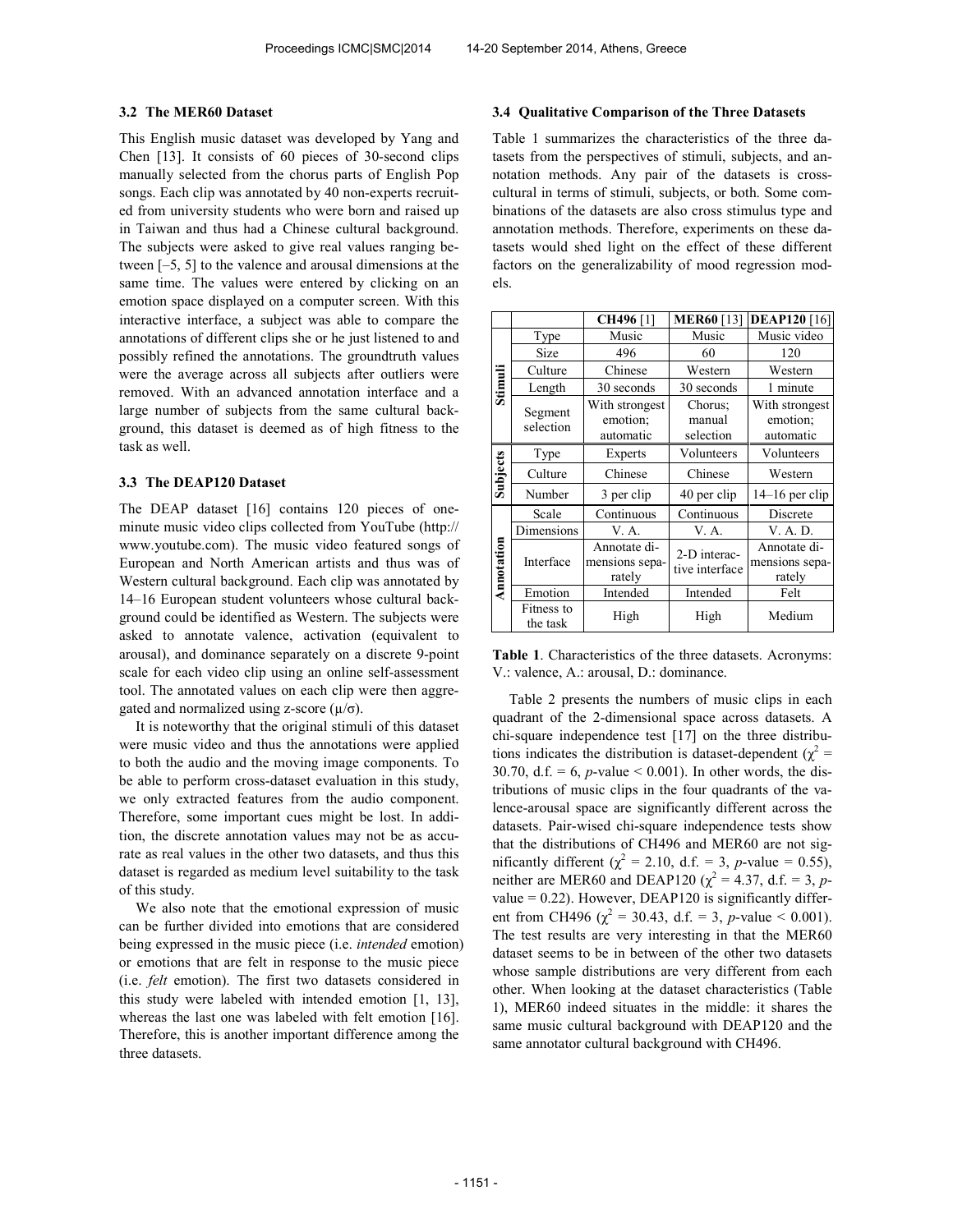|              | $V+A+$ | $V-A+$ | $V-A-$ | $V+A-$ | Total |
|--------------|--------|--------|--------|--------|-------|
| <b>CH496</b> | 228    | 82     | 130    | 56     | 496   |
| MER60        | 23     | 11     | 16     | 10     | 60    |
| DEAP120      | 33     | 20     | 31     | 36     | 120   |

**Table 2**: Distributions of audio clips in the 2-d valence (V) arousal (A) space.  $V+A+$  stands for the first quadrant of the space, V−A+ stands for the second quadrant, etc.

Figure 1 is the scatter plots of the three datasets in the valence−arousal space (normalized to the scale of [−1, 1]). Each point represents the average valence and arousal ratings for a music piece across the annotators. There are certain patterns in common across the plots: for example, no samples in the bottom right corner (very low arousal and very positive valence). However, CH496 is relatively more skewed toward the first quadrant, suggesting that there is possibly a bias toward happy and upbeat songs in the Chinese dataset. By comparing MER60 and DEAP120, we see that the samples of the former dataset are farther away from the origin of the space, showing that either the stimuli in MER60 have stronger emotion, the subjects regarded songs in MER60 had stronger emotion, or the subjects had higher degree of consensus on the mood of music in MER60 (so the annotated values did not cancel out in the aggregation process of taking the average of the subjects' ratings).



**Figure 1**. Scatter plots of the distribution of valence and arousal values in the three datasets.

## **4. REGRESSION EXPERIMENTS AND RESULTS**

As in previous studies on music mood regression, separate regression models were built for valence and arousal. All nine combinations of the three datasets were evaluated in this study, with one dataset for training and the other for testing. When the same dataset was used as training and test data (*within-dataset* regression), 10 fold cross validation was applied. In contrast, when different datasets were used (*cross-dataset* regression), the data sizes were balanced by random sampling from the larger dataset. In both cases, the regression experiment was repeated 20 times for a stable, average performance. The regression model used in this study was Support Vector Regression (SVR) with the Radial Basis Function (RBF) kernel, which has been shown as highly effective and robust in previous research on music mood regression [7]. The parameters of SVR were determined by grid searches on the training data. The performance measure used in

this paper is squared correlation coefficient  $(R^2)$ . Moreover, the pair-wise student *t*-test is used in comparing the differences of performances.

#### **4.1 Audio Features**

In music mood classification and regression, it is still an open question which audio features are most effective. In order to see the effectiveness and generalizability of different acoustic cues, we followed [1] and compared six widely used audio feature sets which are reprinted in Table 3, along with abbreviations. Although employing features from the lyrics of songs might lead to a better accuracy (especially for the valence dimension [11]), we did not explore this option in this study due to the difference in the languages of the stimuli.

| Feature     | Type   | Dim | <b>Description</b>                    |
|-------------|--------|-----|---------------------------------------|
| <b>RMS</b>  |        | 2   | The mean and standard deviation of    |
|             | Energy |     | root mean square energy               |
| <b>PHY</b>  | Rhythm | 5   | Fluctuation pattern and tempo         |
|             |        |     | Key clarity, musical mode (ma-        |
| TON         | Tonal  | 6   | jor/minor), and harmonic change       |
|             |        |     | (e.g., chord change)                  |
|             |        |     | Pitch class profile: the intensity of |
| <b>PCP</b>  | Pitch  | 12  | 12 semitones of the musical octave    |
|             |        |     | in Western twelve-tone scale          |
|             |        | 78  | The mean and standard deviation of    |
| <b>MFCC</b> | Timbre |     | the first 13 MFCCs, delta MFCCs,      |
|             |        |     | and delta delta MFCCs                 |
|             | Timbre | 36  | Psychoacoustic features including     |
|             |        |     | the perceptual loudness, volume,      |
| <b>PSY</b>  |        |     | sharpness (dull/sharp), timbre        |
|             |        |     | width (flat/rough), spectral and to-  |
|             |        |     | nal dissonance (disso-                |
|             |        |     | nant/consonant) of music              |

**Table 3.** Acoustic feature sets used in this study ("Dim" stands for number of dimensions of a feature sets).

Table 4 shows within- and cross-dataset performances across all feature sets, averaged across various dataset combinations. It can be seen that the psychoacoustic features (PSY) outperformed other feature sets on predicting both arousal and valence values. This is the same as in [1] where PSY was the best performing feature sets for both within- and cross- cultural mood classification.

Across all feature sets, within-dataset performances were consistently higher than cross-dataset ones. PSY and MFCC feature sets are more generalizable across datasets in that the reductions from within- to cross-dataset performances on these feature sets were smaller than those of other feature sets. This might due to the nature of the feature sets, or because of the fact that PSY and MFCC are of higher dimensions among the considered feature sets. In contrast, TON feature set seems less generalizable across datasets, as evidenced by the large differences between within- and cross-dataset performances.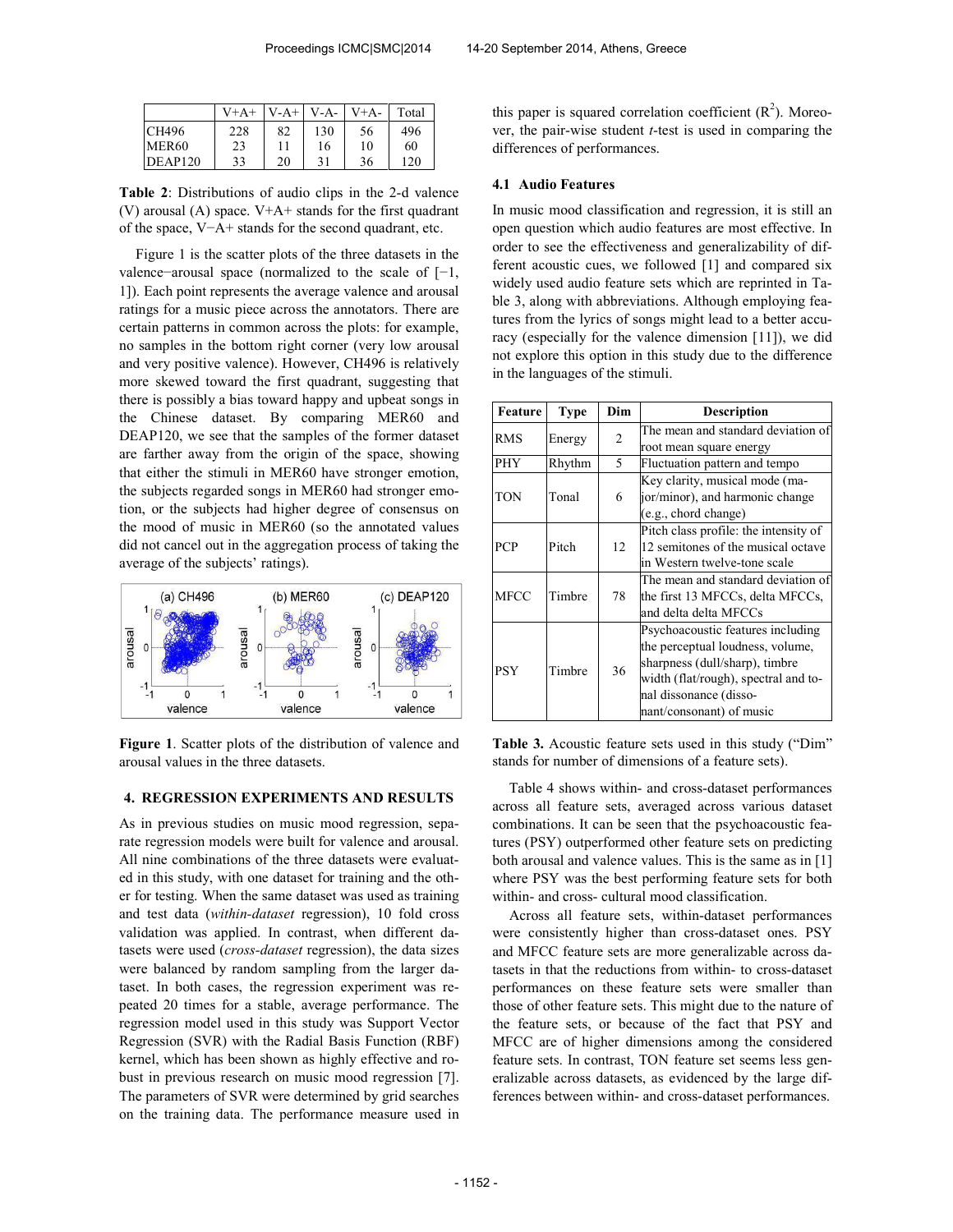For arousal prediction, the performance differences between PSY features and other feature sets were all significant ( $p$ -value  $\leq$  0.005). However, it is noteworthy that the PCP features, with only 12 dimensions, performed as well as the famous MFCC features for arousal. This might be due to the fact that the 12 chroma intensity features captured the pitch level and contour of music pieces that are recognized as related to arousal [5].

For valence prediction, it is not surprising that the performances were much inferior to those of arousal. All previous research has found that valence values are much harder to predict than arousal values [11, 12, 14], partially because the subjectivity in annotating valence values. Among all the six feature sets, the differences between PSY, MFCC and TON on valence prediction were not significant at  $p$ -value = 0.05 level. It is also noteworthy that the TON features, with only 6 dimensions, achieved the same level of performances for valence prediction as MFCC and PSY features. This perhaps can be explained by findings in music psychology that connect the mode (i.e., major vs. minor) and harmony (consonant vs. dissonant) factors to valence [5].

|              |           |         | <b>RMS</b> | <b>RHY</b> | <b>TON</b> | <b>PCP</b> | <b>MFCC</b> | <b>PSY</b> |
|--------------|-----------|---------|------------|------------|------------|------------|-------------|------------|
|              |           | Within- | 0.17       | 0.50       | 0.49       | 0.61       | 0.60        | 0.67       |
| <b>Arous</b> | ನ         | Cross-  | 0.16       | 0.41       | 0.16       | 0.57       | 0.57        | 0.63       |
|              |           | Avg.    | 0.17       | 0.44       | 0.27       | 0.58       | 0.58        | 0.64       |
|              | $\bullet$ | Within- | 0.08       | 0.14       | 0.26       | 0.19       | 0.17        | 0.19       |
| $\mathbf{v}$ | Ō<br>5    | Cross-  | 0.12       | 0.09       | 0.11       | 0.10       | 0.15        | 0.18       |
|              |           | Avg.    | 0.11       | 0.10       | 0.16       | 0.13       | 0.16        | 0.18       |

**Table 4.** Performances (in  $R^2$ ) of different feature sets. Acronyms: "within-" and "cross-" stand for within- and cross-dataset performances, "Avg." stands for average performances across all the nine dataset combinations.

Notwithstanding that one might be able to obtain better performance on these three datasets through feature engineering and model optimization, we opt for using simple features and simple machine learning models and focusing on the general trends. The following analysis on arousal prediction will be based on the performances obtained on the PSY feature set, while the analysis on valence prediction will be based on the performances obtained on a combined feature set of top performing features: PSY, MFCC and TON.

#### **4.2 Cross-dataset Performances on Arousal**

Table 5 summarizes the regression performances on different combinations of the datasets. The columns list the test dataset and the rows list the training dataset.

The first two columns show the results when CH498 and MER60 were used for testing. Not surprisingly, the best performance on each of the two datasets was achieved when the models were trained on the dataset itself (i.e. within-dataset). When using the other dataset as training data, the performances decreased but not at a significant level ( $p$ -value = 0.103 for CH496;  $p$ -value = 0.052 for MER60). Also, the reduced performances are still comparable or even better than other studies on predicting arousal values for music (e.g., Guan *et al.* [11] reported 0.71). Therefore, cross-dataset prediction between CH496 and MER60 can be considered feasible. The fact that the two datasets contain music from different cultures indicates regression models on arousal can be generalized cross the cultural boundary given both datasets are annotated by listeners from the same cultural background.

| Arousal                |        |        | <b>CH496 MER60 DEAP120</b> |      |
|------------------------|--------|--------|----------------------------|------|
| [PSY]                  | [test] | [test] | [test]                     | Avg. |
| CH496 [train]          | 0.80   | 0.73   | 0.42                       | 0.65 |
| <b>MER60</b> [train]   | 0.77   | 0.77   | 0.47                       | 0.67 |
| <b>DEAP120</b> [train] | 0.67   | 0.70   | 0.44                       | 0.60 |

**Table 5**. Regression performances (in  $R^2$ ) on arousal.

When using DEAP120 as training data (i.e. the third row), performances on CH496 and MER60 further reduced to 0.67 and 0.70, respectively. Although the performances are significantly different from within-dataset performances ( $p$ -value < 0.001 for CH496;  $p$ -value = 0.003 for MER60), the performance values are still acceptable. However, when using DEAP120 as test data (i.e. the third column), the performances were not good regardless of which dataset was used as training data. The observation that arousal prediction on DEAP120 is generally difficult may be because arousal perception of music video is also influenced by the visual channel, or because DEAP120 is concerned with felt emotion rather than intended emotion. While validation of such conjectures is beyond the scope of this study, it is safe to say stimulus type or suitability of the annotation to the task does play a role in arousal prediction.

So far, we have looked at the absolute performance values with regard to whether they are acceptable empirically. For the generally unacceptable performances on DEAP120 (i.e. the third column in Table 5), it is worthwhile to examine the relative performances using different training datasets. The model trained on MER60 ( $R^2$  = 0.47) even outperformed the within-dataset prediction on DEAP120 ( $R^2$  = 0.44), while the model trained on CH496  $(R<sup>2</sup> = 0.42)$  performed significantly worse than withindataset prediction ( $p$ -value = 0.04). The difference between MER60 and CH496 lies in cultural background of stimuli (Chinese songs in CH496 vs. Western songs in MER60). Therefore, when the test data are of a different stimulus type or the annotations are not highly suitable to the task, the model trained on music from the same cultural background has better generalizability than that trained on music from a different culture.

In summary, although cross-dataset performances are generally lower than within-dataset prediction, cross dataset prediction of arousal seems generally feasible, espe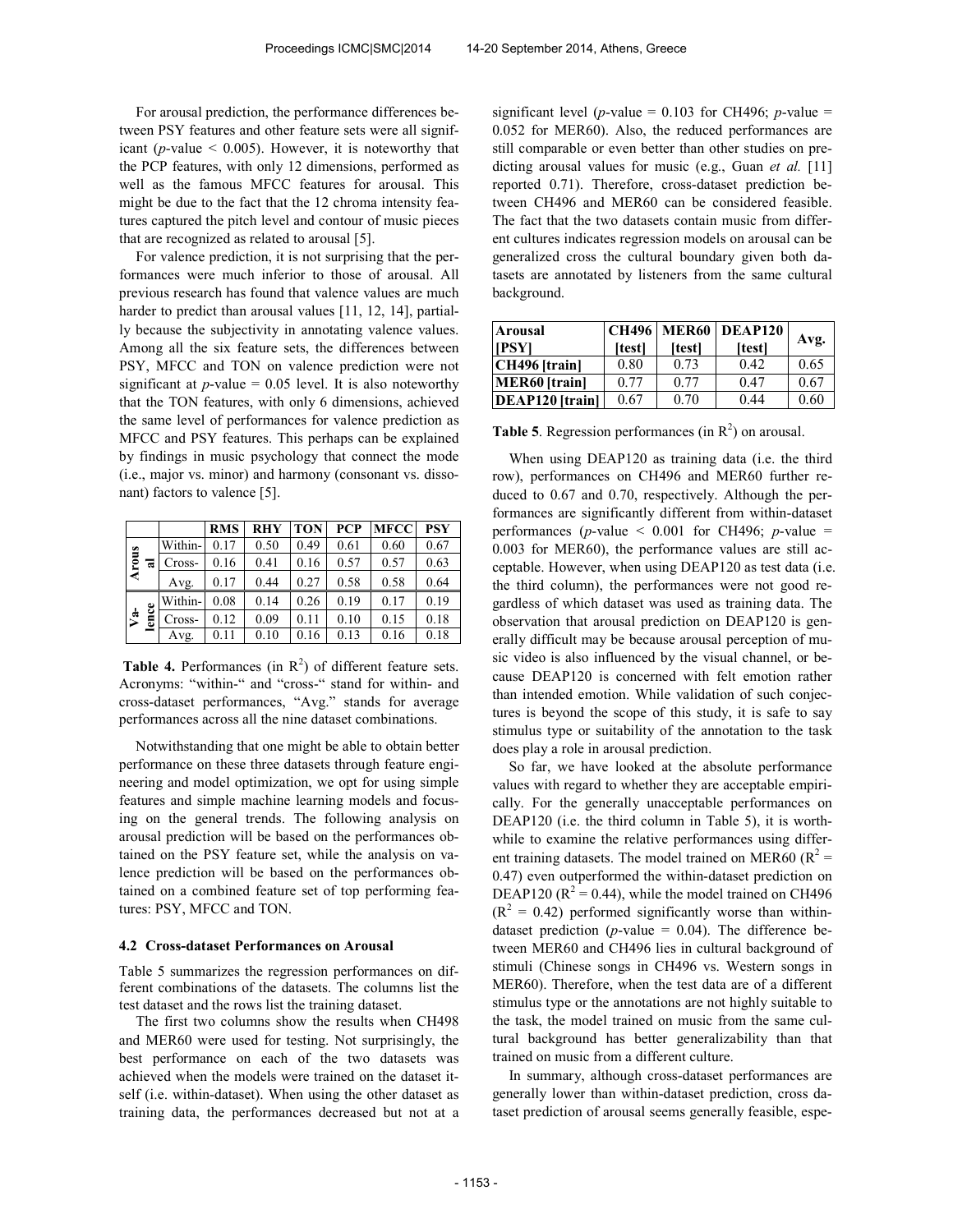cially when the training and testing datasets are annotated by subjects from the same cultural background. When the test dataset is of a different stimulus type (e.g., music versus music video), only models trained with music of the same cultural background can be applied without significant performance degradation.

# **4.3 Cross- dataset Performance on Valence**

Table 6 presents the  $R^2$  performances on various combinations of the datasets. Similar to arousal prediction, cross-dataset predictions between CH496 and MER60 seem feasible as the performances were comparable to those of within-dataset predictions and to other related studies [7]. The music stimuli in these two datasets were from different cultures but the difference might have been compensated by the shared cultural background of the annotators.

The cross-dataset predictions between MER60 and DEAP120 even outperformed within-dataset predictions of both datasets. The model trained on DEAP120 and tested on MER60 achieved significantly higher performance ( $R^2 = 0.23$ ) than within-dataset performance ( $R^2 =$ 0.15, p-value < 0.001). In addition, the model trained on MER60 can be applied to DEAP120 with a relatively high performance ( $R^2 = 0.31$ ). Therefore, unlike in arousal prediction, stimulus type does not seem to be a barrier for cross-dataset valence prediction. In fact, also unlike the results in arousal prediction, the within-dataset prediction on DEAP120 achieved fairly good performance  $(R<sup>2</sup> = 0.22)$  compared to the literature [7]. This seems to suggest that the visual and audio channels in DEAP120 affected valence perception in a consistent manner and thus using only audio features could predict valence values annotated based on both video and audio cues.

| <b>Valence</b>         |               |              | <b>CH496 MER60 DEAP120</b> |      |
|------------------------|---------------|--------------|----------------------------|------|
| [[PSY+MFCC+TON]        | <b>Itestl</b> | <b>Itest</b> | [test]                     | Avg. |
| CH496 [train]          | 0.26          | 0.16         | 0.08                       | 017  |
| <b>MER60</b> [train]   | 0.24          | 0.15         | 0.31                       | 0.23 |
| <b>DEAP120</b> [train] | 0.12          | 0.23         | 0.22                       | 0.19 |

**Table 6**. Regression performances (in  $R^2$ ) on valence.

The worst cross-dataset performances occurred between CH496 and DEAP120. Either training/testing combination resulted in significantly lower  $R^2$  values  $(R^2)$  $= 0.12$  and  $R^2 = 0.08$ ) compared to within-data predictions ( $R^2 = 0.26$ ,  $R^2 = 0.22$ , *p*-value < 0.001). If not considering stimulus type which has been regarded as not a barrier for cross-dataset valence prediction, these two datasets differ in the cultural backgrounds of both music (stimuli) and annotators (subjects). Based on these observations, we may conclude that cross-dataset regression on valence is feasible when the datasets consist of music in different cultures (CH496 and MER60) or when the datasets are annotated by listeners in different cultural groups (MER60 and DEAP120), but not both (CH496 and DEAP120).

In summary, valence prediction is generally much more challenging than arousal prediction. The factors of cultural background of music (stimuli) and annotators (subjects) are more important for cross-dataset generalizability on valence prediction than stimuli type and annotation method.

#### **5. CONCLUSIONS AND FUTURE WORK**

In this study, we have investigated cross-cultural and cross-dataset generalizability of regression models in predicting valence and arousal values of music pieces. Three distinct datasets were evaluated and compared to disclose the effects of different factors. The distributions of valence and arousal values of the three datasets on the 2-dimensional mood space shared common patterns, suggesting that the 2-dimensional representation of music mood can be applicable to both Western and Chinese Pop music.

Six different acoustic features were evaluated and the psychoacoustic features outperformed other features in both arousal and valence predictions, while MFCC and tonal features also performed well in valence prediction.

Cross-cultural and cross-dataset generalizability is well supported for arousal prediction especially when the training and test datasets are annotated by annotators from the same cultural background. When the test dataset is of a different stimulus type, only models trained with music in the same culture can be applied.

Cultural backgrounds of music stimuli and annotators are important for cross-dataset prediction on valence. In other words, in order to generalize valence prediction models between datasets, the two datasets should consist of music in the same culture or should be annotated by annotators with the same cultural background.

These findings provide empirical evidences and insights for building cross-cultural and cross-dataset music mood recognition systems. For future work, it would be interesting to investigate the generalizability of regression models in predicting time-series trajectory of music mood [18]. In addition, findings of the study can be further verified and enriched by considering music from other cultures.

#### **6. AKNOWLEDGMENT**

This study is supported in part by a Seed Fund for Basic Research from the University of Hong Kong and Grant NSC 102-2221-E-001-004-MY3 from the Ministry of Science and Technology of Taiwan.

# **7. REFERENCES**

[1] Y.-H. Yang and X. Hu: "Cross-cultural music mood classification: A comparison on English and Chinese